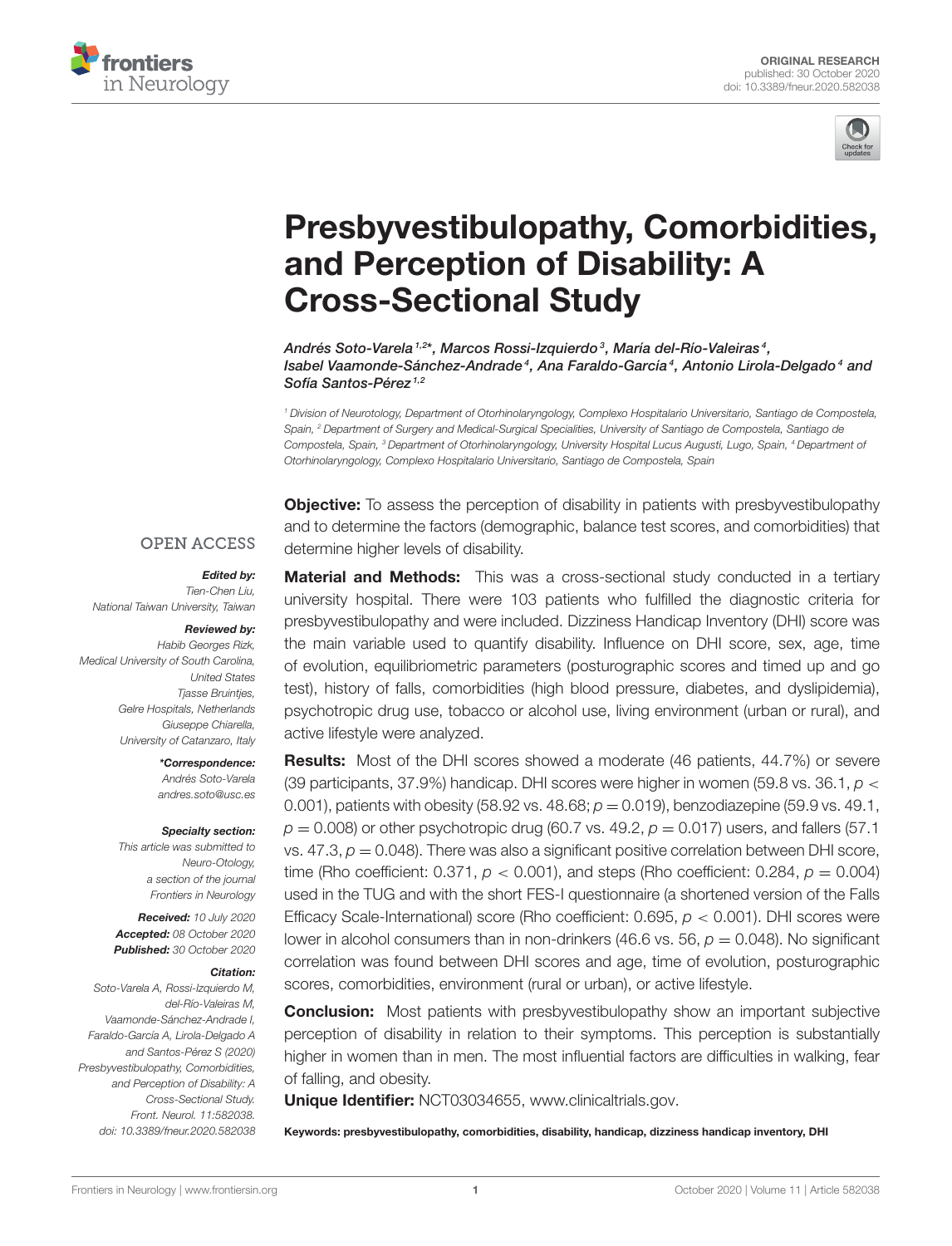# INTRODUCTION

Vestibular symptoms in the elderly are common and may result in reduced quality of life of these individuals [\(1\)](#page-8-0). In addition, their consequences (primarily limiting mobility and increasing the risk of falls) are especially serious in this age group, leading to social isolation, and to direct morbidity and mortality (derived from eventual fractures caused by falls) [\(2\)](#page-8-1). Health care for these patients is a major challenge for public healthcare systems [\(3\)](#page-8-2).

The causes of vestibular symptoms in the elderly are varied [\(4,](#page-8-3) [5\)](#page-8-4). Some highly prevalent clinical disorders (such as benign paroxysmal positional vertigo, BPPV) are more common in the elderly than in younger adults. Exposure to drugs or other vestibulotoxic substances is more likely and has a cumulative effect on people who are older because aging increases the likelihood of exposure to these substances. Various medications frequently used in older people (such as benzodiazepines and other central nervous system depressants) may slow vestibular reflexes. The existence of diseases that affect other systems (visual, locomotor, neurological, and cardiovascular, among others) may give rise to symptoms of dizziness or instability, which trigger (or potentiate) strictly vestibular symptoms [\(6\)](#page-8-5). Lastly, aging itself may cause histologically demonstrable damage to vestibular receptors and organs [\(7](#page-8-6)[–9\)](#page-8-7) which may be responsible for the symptoms of dizziness, imbalance, or instability frequently reported by elderly people.

The physiological deterioration associated with aging has been referred to by various names in recent decades (including presbystasis, presbyvertigo, presbyequilibrium, and geriatric dizziness) [\(2\)](#page-8-1). However, until 2019, there was no consensus on its description, and its existence was not generally accepted. The publication of the diagnostic criteria for presbyvestibulopathy by the Bárány Society in that year [\(10\)](#page-8-8) has enabled an adequate characterization and homogenization of these patients, which has facilitated their study. Presbyvestibulopathy is almost invariably associated with other functional disorders in these patients, due to either aging itself (such as presbyopia or presbycusis) or the coexistence of other diseases (locomotor, neurological, and cardiovascular, among others). Therefore, it is not easy to assess how much of the disability that elderly people perceive regarding vestibular symptoms directly results from the aging of this system and how much of it results from other superimposed factors (comorbidities, use of central nervous system depressant drugs, the living environment of the patients and their level of physical activity, among others).

Different instruments can be used to measure disability caused by vestibular symptoms. The most commonly used instrument is the Dizziness Handicap Inventory (DHI) [\(11\)](#page-8-9), developed in 1990 by Jacobson and Newman. Validated in different languages (including Spanish) [\(12\)](#page-8-10), the DHI includes 25 questions divided into three groups (9 referred to the functional scale, 9 to the emotional scale, and 7 to the physical scale). Each of these 25 questions has three possible answers, which are scored as follows: "yes" (4 points), "sometimes" (2 points), and "no" (0 points). A score of 100 would indicate an absolute perception of disability, whereas a score of 0 would indicate that the subject does not perceive any disability. Total scores lower than 30 indicate mild disability, from 31 to 60 moderate disability, and higher than 60 severe disability [\(13\)](#page-8-11).

The objective of this study was to evaluate the perception of disability in a sample of patients with presbyvestibulopathy who live in the community and to identify its determining factors (demographic, balance, comorbidities, and drugs, among others).

# MATERIALS AND METHODS

This study was part of a clinical trial funded by the project PI1500329, integrated into the Spanish State Plan for  $R +$ D + I and funded by the Instituto de Investigación en Salud Carlos III- ISCIII -Subdirección general de Evaluación y Fomento de la Investigación and the Fondo Europeo de Desarrollo regional (FEDER). This clinical trial, the full protocol for which has already been published [\(14\)](#page-8-12), aims to determine whether vestibular rehabilitation is useful in elderly patients with instability for improving their balance and reducing their risk of falling.

#### Study Design

This was an observational cross-sectional study, conducted at the Otoneurology Unit of a tertiary hospital.

#### Study Population: Inclusion and Exclusion **Criteria**

The total sample of the previously mentioned clinical trial was the initial population, consisting of individuals older than 65 years, with postural instability, who lived in the community (not institutionalized) and who met at least two of the following inclusion criteria:

- (a) Having suffered at least one fall in the last 12 months.
- (b) Taking more than 15 s or requiring a walking aid to complete the "timed up and go" test [\(15\)](#page-8-13) (specific normality threshold calculated in previous studies).
- (c) Having a mean balance percentage in the sensory organization test (SOT) of dynamic posturography (PD)  $< 68\%$
- (d) Having suffered at least one fall in the SOT of PD.
- (e) Scoring 60% or higher in the Vertiguard geriatric Standard Balance Deficit Test (gSBDT).

The following exclusion criteria were used:

- (a) Cognitive impairment or reduced cultural level, which prevented the patient from understanding the examinations and from giving their informed consent. All patients underwent a medical history, including questions about their symptoms. Specifically, those who were found to have difficulties in understanding the DHI items were excluded.
- (b) Organic diseases, which prevented standing, which was necessary for balance assessment.
- (c) Balance disorders caused exclusively by diseases other than age (neurological and vestibular, among others).

In all cases, imbalance was the symptom for which they consulted. A part of the patients was referred from Primary Care to the Otoneurology Unit; the rest were referred from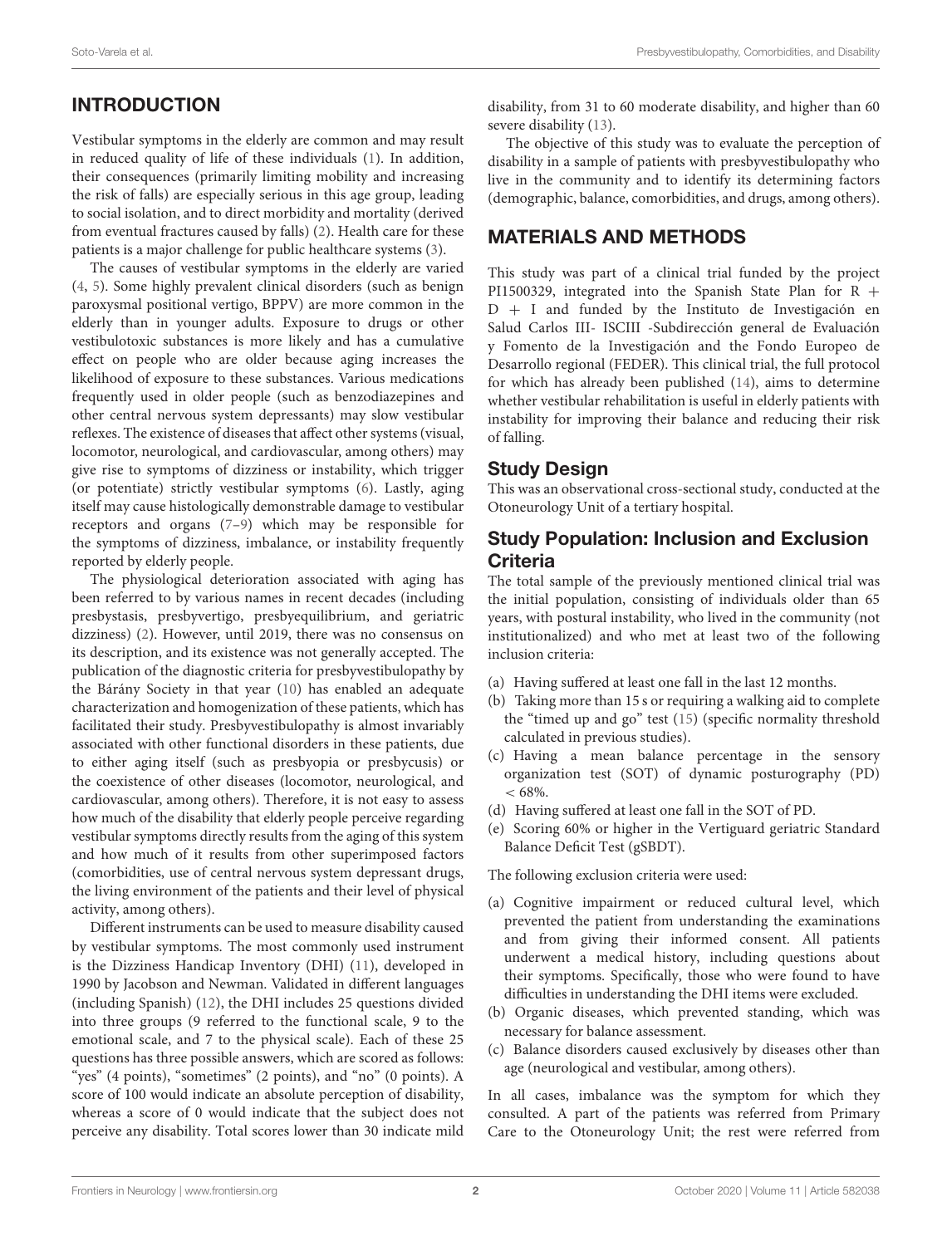the Department of Neurology. From this initial population (180 patients), the subjects who met the following diagnostic criteria of presbyvestibulopathy [\(10\)](#page-8-8) were selected:

- A. Chronic vestibular syndrome (at least 3 months duration) with at least 2 of the following symptoms:
	- 1. Postural imbalance or unsteadiness
	- 2. Gait disturbance
	- 3. Chronic dizziness
	- 4. Recurrent falls.
- B. Mild bilateral peripheral vestibular hypofunction documented by at least 1 of the following:
	- 1. VOR gain measured by video-HIT between 0.6 and 0.8 bilaterally
	- 2. VOR gain between 0.1 and 0.3 upon sinusoidal stimulation on a rotatory chair (0.1 Hz, Vmax =  $50-60$  o/s)
	- 3. Reduced caloric response (sum of bithermal maximum peak SPV on each side between 6 and 25◦/s).
- C. Age  $\geq 60$  years
- D. Not better accounted for by another disease or Disorder

In total, 103 individuals met these criteria, forming the study population.

#### Sample Size Estimation

To assess whether the sample size was sufficient to draw statistically significant conclusions, an estimate was performed, using the mean DHI score as a reference. From a previous study in our research group [\(16\)](#page-8-14), the estimated standard deviation for this value was 18. A difference in score between study groups of 10 points was considered relevant. With a 95% confidence level (1-α´) and a 0.5 probability of type II error (β), for a bilateral hypothesis test, 84 subjects were deemed necessary. Therefore, the available sample (103 individuals) was considered sufficient to establish the existence of significant differences.

#### Samples

The sample consisted of 103 patients with postural instability, who met the inclusion criteria. The mean age was  $78.19 \pm 5.72$ years, with a minimum of 65.17 and a maximum of 92.31 years. Of the study population 77 patients were women (74.8%) and 26 were men (25.2%); the female/male ratio was 2.96/1.

## Method

A clinical history and a complete vestibular evaluation were performed to detect the causes of vestibular symptoms different from aging; This evaluation also served to confirm that the patients met the diagnostic criteria for presbyvestibulopathy. The examination included:

- Detection (or absence) of spontaneous nystagmus using Frenzel glasses: its presence was an exclusion criterion.
- Positional tests to detect benign paroxysmal positional vertigo (its presence did not necessarily mean the exclusion of the patient from the study; the patient was included in the study protocol when, once BPPV had

resolved, symptoms and exploratory data consistent with presbyvestibulopathy persisted).

- Evaluation of the vestibulo-ocular reflex, through clinical (mainly, the cephalic impulse test) and instrumental (video Head Impulse Test and/or bithermal caloric tests) tests:
	- video Head Impulse Test (vHIT): A portable videooculography system (vHIT, GN Otometrics, Denmark), a high-speed infrared camera (250 Hz), and an accelerometer were used to measure movements of the right eye and head, during the cephalic impulses, in the horizontal plane. The head speed ranged from 150 to 240°/s, with amplitudes ranging from 15 to 20◦ from the center to the lateral position. Twenty records were collected and processed on each side, evaluating gain and the presence or absence of refixation saccades.
	- Bithermal caloric testing (videonystagmograph HIS model, France) using water, with the following sequence: irrigation of left ear at 44◦C, irrigation of right ear at 44◦C, irrigation of left ear at 30◦C, and irrigation of right ear at 30◦C. The reflectance of each of the two ears was evaluated (sum of the mean speed of the slow phase of the nystagmus, at the maximum peak response, of the two stimulations of each ear).
- All the patients underwent a clinical neurological examination. When necessary (due to suspicion of neurological disease that could cause relevant symptoms), imaging (brain magnetic resonance imaging) was performed.

To evaluate balance (necessary to determine whether the patients met the inclusion criteria of the initial research project, from which the sample of the present study was obtained), the following tests were performed:

- (a) A modified version of the Timed Up and Go (mTUG) test [\(15\)](#page-8-13): the patient, sitting in a chair, must stand up without using their hand to push up, walk 3 m, turn around, walk around the chair, and sit down again. The time spent and the number of steps necessary to complete the test are quantified.<br>The computerized dynamic posturos
- (b) The computerized dynamic posturography—sensory organization test (CDP-SOT) (Neurocom Smart Equitest platform): The SOT included quantitation of the patient's center of gravity (COG) displacements in 6 different sensorial information conditions as follows:
- 1: fixed surface and visual surround, with eyes open.
- 2: fixed surface, with eyes closed.
- 3: fixed surface and moving visual surround, with eyes open.
- 4: moving surface and fixed visual surround, with eyes open.
- 5: moving surface, with eyes closed.
- 6: moving surface and visual surround, with eyes open. Each of the six conditions was repeated three consecutive times, with the participants completing a total of 18 trials. The time established for each of these trials was 20 s.
- (c) Limits of stability in the CDP (CDP-LOS): Following visual feedback (movement of a pictogram representing the subject's COP on a TV monitor), the patient had to voluntarily move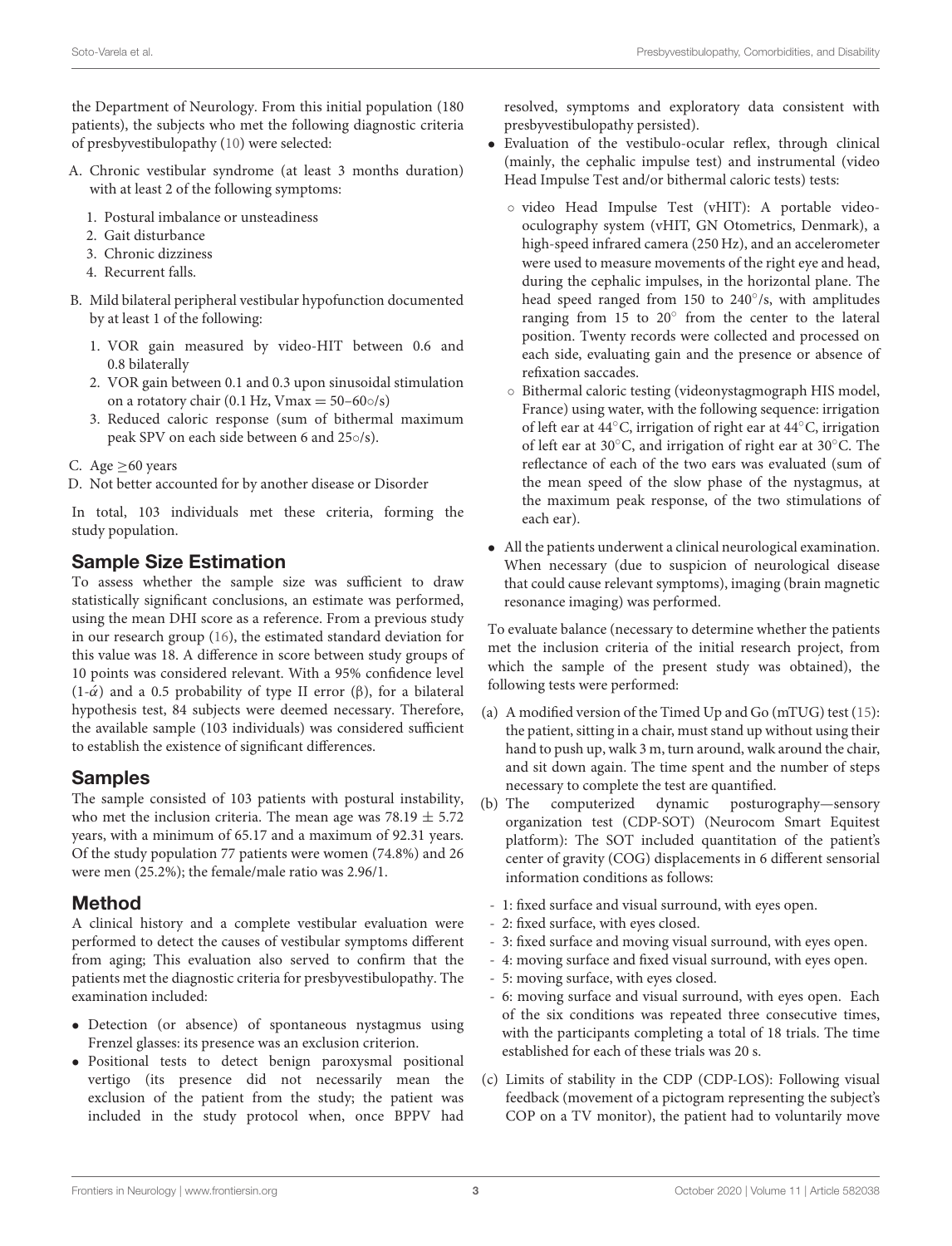his or her COP without moving his or her feet on the platform, to reach eight points around him/her. These points represented 100% of the displacement limit of the subject's COP, according to height and age.

- (d) Balance record study using the mobile Vertiguard system (Vesticure GmbH, Germany): The following 14 tests were performed, and the analysis of the results represented the gSBDT:
	- Standing still (SS), with eyes open, on a normal surface (NS).
	- SS, with eyes closed, on a NS.
	- SS, one leg, eyes open, NS
	- Making 8 steps in tandem, with eyes open, on a NS.
	- SS, with eyes open, on a foam surface (FS).
	- SS, with eyes closed, on a FS.
	- Making 8 steps in tandem, with eyes open, on a FS.
	- Walking 3 m, with eyes open.
	- Walking 3 m, with eyes open, while turning the head from side to side.
	- Walking 3 m, with eyes open, while moving the head up and down.
	- Walking 3 m, with eyes closed.
	- Walking over 4 barriers (height: 26 cm; distance between barriers: 1 m).
	- Sitting down on a chair.
	- Getting up from a chair.
- (e) A questionnaire assessing the perception of disability in relation to postural instability: the Dizziness Handicap Inventory (DHI), validated in Spanish [\(12\)](#page-8-10), and previously explained in the introduction of this manuscript.
- (f) A questionnaire assessing the fear of falling: a shortened version of the Falls Efficacy Scale-International to assess fear of falling (Short FES-I) [\(17\)](#page-8-15). It evaluates fear of falling while performing 7 everyday activities. Each question has 4 possible answers scored as follows: "not at all concerned" (0 points), "somewhat concerned" (1 point), "quite concerned" (2 points), and "very concerned" (3 points). The highest score (greatest fear of falling) is 21, and the lowest is 0.
- (g) The patients were directly asked whether they had suffered a fall in the previous 12 months and, if the answer was yes, the number of falls during this time.

The balance tests (mTUG, CDP, and Vertiguard) were carried out by trained personnel in vestibular assessment. In all of them, before performing the test, the patient received a detailed explanation and an initial training record was made. Next, the tests were carried out according to the protocol followed in our clinic: three trials in each task for the CDP-SOT and one each for the mTUG, CDP-LOS, and gSBDT Vertiguard. The questionnaires were delivered in writing to the patient (after an explanation by the researcher), who answered them on their own or with the help of a family member.

#### Study Variables

The main variable was the DHI score, considered a continuous (score) and discontinuous (mild disability, 30 points or lower; moderate disability, from 31 to 60 points; and severe disability, 60 points or higher) variable [\(13\)](#page-8-11). The scores of each DHI scale (functional, emotional, and physical) were considered secondary variables.

The relationships of the DHI score with the following variables were analyzed:

- a) Sex.
- b) Age.
- c) Age at onset of symptoms.
- d) Time of symptom progression (in months).
- e) Body mass index: weight (in kg)/ height<sup>2</sup> (in meters), according to which the participants were divided into obese ( $\text{BMI} \geq 30$ ) and non-obese (BMI <30).
- f) Falls in the previous 12 months: number of falls, dividing patients into fallers (at least one fall) vs. non-fallers (no falls), and also dividing them into recurrent fallers (more than one fall) vs. non-recurrent fallers (no or one fall) [\(10\)](#page-8-8).
- g) mTUG: time and steps necessary to complete the test.
- h) CDP-SOT:
- The equilibrium score for each condition (the arithmetic mean of the three entries for each condition).
- The composite equilibrium score, which was calculated as the weighted average of the 18 SOT scores.
- The effectiveness of somatosensory input use, which was a percentage value from the application of the following formula: (average score of condition 2/average score of condition  $1 \times 100$ .
- The effectiveness of visual input use, which was calculated using the following formula: (average score of condition 4/average score of condition  $1) \times 100$ .
- The effectiveness of vestibular input use, which was assessed using the following calculation: (average score of condition 5/average score of condition 1)  $\times$  100.
- The ability to assume erroneous visual input, a score was assigned using the following calculation made using the values determined by the conditions:  $[(2+5)/(3+6)] \times 100$ .
- i) CDP-LOS:
- Maximum excursion (ME): measurement of the maximum COP excursion, with respect to 100% of the theoretical limit of stability (as a percentage).
- Endpoint excursion (EE): measure of the distance achieved toward a target on the initial movement (as a percentage).
- Directional control: comparison between movement in the direction of the target vs. movement away from that direction, as a percentage. A value of 100% would be a straight line from COP to the intended target.
- j) Short FES-I score.
- k) Association with BPPV (with diagnosis confirmed by positional tests).
- l) Association with comorbidities (detected by directly asking patients and by consulting their electronic medical records):
- Obesity (calculated according to the BMI).
- Heart disease (primarily hypertensive and/or ischemic heart disease).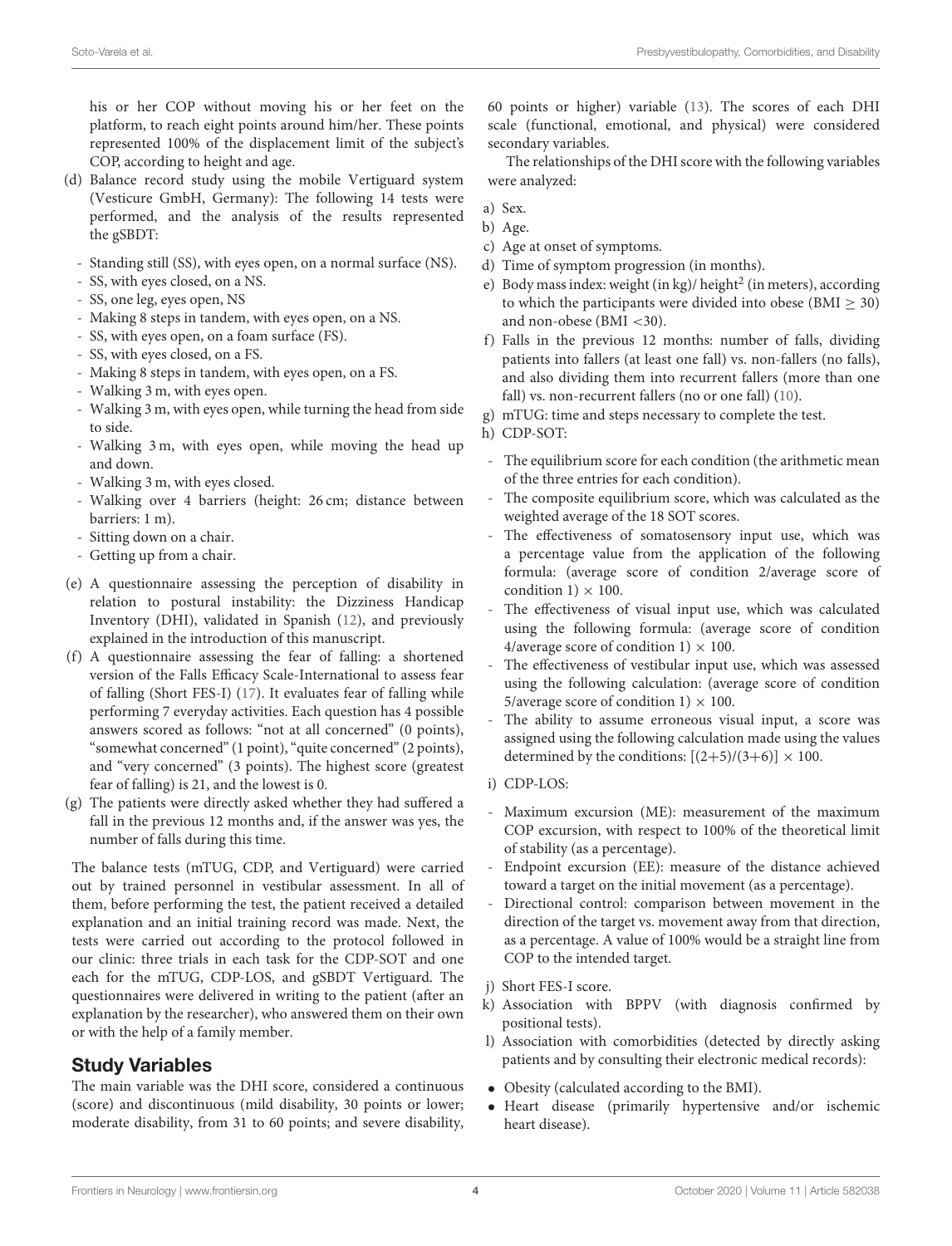- Diabetes mellitus.
- Neurological disease (primarily ischemia or Parkinson's disease).
- m) Use of psychotropic drugs (benzodiazepines and other psychotropic drugs), by directly asking patients and by consulting their electronic medical records.
- n) Consumption of alcohol, by directly asking the patients.
- o) Development of an active (with the ability to walk without assistance and to be independent to perform the basic activities of daily life) or inactive (participants who need help walking and/or performing basic activities of daily life) lifestyle.
- p) Living environment (rural vs. urban). The environment was defined according to legal and administrative criteria. In Spain, a rural environment is defined as that whose population is <5,000 inhabitants. The demographic data of each population were retrieved from the population records available in the National Institute of Statistics database (Instituto Nacional de Estadística—INE).

#### Statistical Analysis

Fisher's exact test was used to analyze the relationship between nominal variables, in  $2 \times 2$  contingency tables, calculating the odds ratio and 95% confidence intervals. The Chi-squared test was used to analyze the relationship between nominal variables and the DHI score (as a categorical variable). The Kolmogorov-Smirnov test was used to determine whether the continuous variables followed a normal distribution. When this test confirmed the hypothesis of normality, a Student's t-test was used to relate them to the nominal variables. Conversely, when the continuous variables did not follow a normal distribution, a non-parametric Mann-Whitney U-test was used to examine these relationships. To assess the effect of the variables sex (males and females), associated neurological disease, Benzodiazepine use, use of other psychotropic drugs, and alcohol consumption (yes vs. no) on DHI, generalized linear models (GLM) were used. The Akaike Information Criteria (AIC) corrected for finite samples was used as goodnessof-fit test of the models, and the Wald test was used to compare model effects. Finally, to correlate continuous variables with each other, Spearman's Rho correlation test was used. The level of statistical significance for all tests was set at  $p < 0.05$ .

The SPSS 15.0 software for Windows was used for the statistical analyses.

#### Ethical Aspects

The protocol was approved by the Independent Ethics Committee of Galicia (protocol No. 2014/411). The study was conducted in accordance with the ICH Good Clinical Practices, the Declaration of Helsinki, and Law 14/2007 of 3 July on Biomedical Research. All the patients signed a written informed consent form to participate in the study.

<span id="page-4-0"></span>

| <b>TABLE 1</b>   Distribution of history of falls, comorbidities, psychotropic drug use, |  |
|------------------------------------------------------------------------------------------|--|
| tobacco or alcohol use, living environment, and active lifestyle.                        |  |

| Variable                                     | Yes         | No          |
|----------------------------------------------|-------------|-------------|
| Faller                                       | 70 (67.96%) | 33 (32.04%) |
| Recurrent faller                             | 51 (49.51%) | 52 (50.49%) |
| <b>BPPV</b>                                  | 5(4.85%)    | 98 (95.15%) |
| Heart disease (hypertensive and/or ischemic) | 66 (64.08%) | 37 (35.92%) |
| Diabetes mellitus                            | 25 (24.27%) | 78 (75.73%) |
| Dyslipidemia                                 | 58 (56.31%) | 45 (43.69%) |
| Associated neurological disease              | 17 (16.50%) | 86 (83.50%) |
| Benzodiazepine use                           | 46 (44.66%) | 57 (55.34%) |
| Consumption of other psychotropic drugs      | 43 (41.75%) | 60 (58.25%) |
| Tobacco use                                  | 4 (3.88%)   | 99 (96.12%) |
| Alcohol consumption                          | 23 (22.33)  | 80 (77.67%) |
| Active lifestyle                             | 98 (95.15%) | 5(4.85%)    |
| Rural environment                            | 68 (66.02%) | 35 (33.98%) |

#### RESULTS

The mean DHI score of the sample was  $53.65 \pm 22.28$ . The mean score on the functional scale was  $22.37 \pm 9.35$ , the emotional scale was  $14.78 \pm 8.52$ , and the physical scale was  $16.50 \pm 7.71$ . With respect to the total DHI score, 18 patients (17.5%) had a perception of mild disability, 46 (44.7%) of moderate disability, and 39 (37.9%) of severe disability.

Regarding the demographic and clinical variables, the mean BMI was 29.88 kg/m<sup>2</sup>  $\pm$  4.24, the mean age at onset of symptoms was  $75.03 \pm 6.16$  years, and the mean time of symptom progression was  $3.17 \pm 3.15$  years. The mean number of falls suffered in the previous 12 months was 8.36  $\pm$  36.78. The distribution of the other variables is outlined in **[Table 1](#page-4-0)**.

The DHI score was affected by the sex of the patients (higher mean score in women than in men: 59.77 vs. 36.08;  $p = 4.06 \text{ e}^{-7}$ , Student's t-test). Conversely, no correlation of the DHI score with the age of the patient ( $p = 0.824$ , coefficient value = -0.022), age of symptom onset ( $p = 0.596$ , coefficient value = -0.053) or the time of progression of these symptoms ( $p = 0.348$ , coefficient  $value = 0.093$ ) was detected by Spearman's Rho correlation.

Correlations were detected between the DHI score and the number of falls suffered in the last year ( $p = 0.009$ , coefficient value = 0.255; Spearman's Rho correlation), between being a faller or non-faller (higher mean DHI score in fallers than in nonfallers: 57.13 vs. 47.33;  $p = 0.048$ , Student's t-test), and between being a recurrent or non-recurrent faller (higher mean score in recurrent-fallers: 59.18 vs. 48.23,  $p = 0.012$ , Student's t-test).

Regarding the balance evaluation, a Spearman's Rho correlation showed no relationship between the DHI score and most measures of dynamic posturography. As shown in **[Table 2](#page-5-0)**, only the score of condition 2 of the sensory organization test showed some correlation with the DHI score. In turn, the TUG values were significantly correlated with both the time ( $p = 0.0001$ , coefficient value = 0.371) and the number of steps necessary to complete the test ( $p = 0.004$ , coefficient  $value = 0.284$ ). Fear of falling, measured using the short FES-I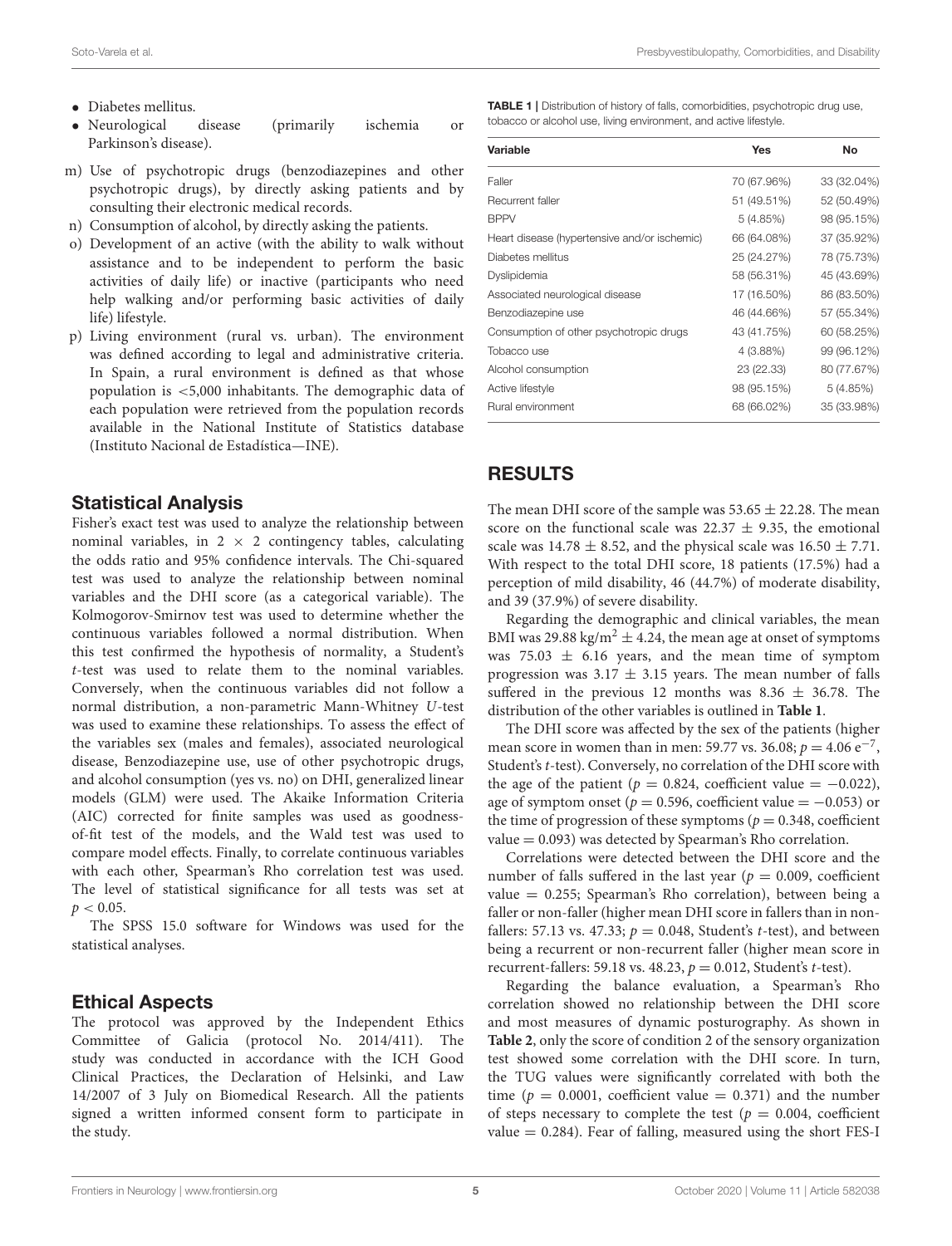<span id="page-5-0"></span>

| <b>TABLE 2</b>   Correlation between DHI score and most relevant CDP scores |  |  |  |  |
|-----------------------------------------------------------------------------|--|--|--|--|
| (Spearman's Rho correlation).                                               |  |  |  |  |

|                         | Parameter               | Coefficient<br>value | P-value |
|-------------------------|-------------------------|----------------------|---------|
| CDP sensory             | Overall average balance | $-0.142$             | 0.152   |
| organization test       | Condition 2             | $-0.218$             | 0.027   |
|                         | Condition 5             | $-0.031$             | 0.754   |
|                         | Somatosensory input     | $-0.131$             | 0.186   |
|                         | Visual input            | $-0.153$             | 0.122   |
|                         | Vestibular input        | $-0.026$             | 0.795   |
|                         | Visual preference       | 0.003                | 0.976   |
| CDP limits of stability | Endpoint excursion      | $-0.083$             | 0.404   |
|                         | Maximum excursion       | $-0.073$             | 0.461   |
|                         | Directional control     | $-0.085$             | 0.392   |

<span id="page-5-1"></span>TABLE 3 | Multivariate analysis evaluating how sex, obesity, absence of neurological disease and benzodiazepine use, use of other psychotropic drugs, and alcohol consumption, influence DHI score.

| Variable                                        | Coefficient (95% CI)              | Wald's Chi<br>square | P-value       |
|-------------------------------------------------|-----------------------------------|----------------------|---------------|
| Sex (female)                                    | 19.273 (9.459; 29.086)            | 14.816               | 0.0001        |
| Associated neurological<br>disease (no)         | 7.035 (-3.110; 17.179)            | 1.847                | 0.174         |
| Benzodiazepine use (no)                         | $-4.719(-12.242; 2.804)$          | 1.511                | 0.219         |
| Consumption of other<br>psychotropic drugs (no) | $-7.424$ ( $-15.910$ ; $-0.062$ ) | 3.778                | 0.052         |
| Alcohol consumption<br>(no)                     | $-1.264(-10.862; 8.335)$          | 0.067                | 0.796         |
| Obesity                                         | 8.468 (1.308; 15.629)             | 5.373                | 0.020         |
| Intersection                                    | 37.176 (23.514; 50.838)           | 28.443               | $9.65 e^{-8}$ |

questionnaire, was strongly correlated with the DHI score ( $p =$ 3.95  $e^{-16}$ , coefficient value = 0.695).

No relationship was detected between the DHI score and any of the following study variables: presence of BPPV ( $p =$ 0.381, Mann–Whitney U-test), hypertensive and/or ischemic heart disease ( $p = 0.791$ , Student's t-test), diabetes mellitus (p  $= 0.798$ , Student's t-test), practicing physical activity ( $p = 0.275$ , Student's *t*-test), or living in a rural or urban environment ( $p =$ 0.142, Student's t-test).

Higher DHI scores were related to obesity (higher mean score in obese patients, 58.92 vs. 48.68;  $p = 0.019$ , Student's t-test), absence of associated neurological disorders (higher mean score in those without associated neurological disorders than in those with such disorders, 55.84 vs. 43.88;  $p = 0.016$ , Student's t-test), benzodiazepine use (49.07 mean in non-users vs. 59.91 in users; p  $= 0.008$ , Student's t-test), use of other psychotropic drugs (49.23) mean score in non-users vs. 60.71 in users;  $p = 0.009$ , Mann-Whitney U-test) and absence of alcohol consumption (46.64 mean score in alcohol drinkers vs. 55.98 in teetotalers;  $p = 0.048$ , Student's t-test). Some of these variables were affected by sex. Associated neurological disorders were more frequent in men (34.6%) than in women (10.4%), with  $p = 0.007$  [Fisher's exact test; OR = 4.566, 95% CI (1.535; 13.585)]. Benzodiazepine use was much less frequent in men than in women [19.2 vs. 53.2%; p  $= 0.002$ , Fisher's exact test; OR  $= 0.209, 95\%$  CI (0.071; 0.611)]. Lastly, 53.8% of the men consumed alcohol often, whereas only 11.7% of the women do so  $[p = 3.24 \text{ e}^{-5}]$ , Fisher's exact test; OR  $= 8.815, 95\% \text{ CI } (3.121; 24.894)$ .

Multivariate analysis including sex, obesity, absence of neurological disease and benzodiazepine use, use of other psychotropic drugs, and alcohol consumption (**[Table 3](#page-5-1)** presents the final generalized linear model) shows that sex, followed by obesity, was the variable that most significantly associated with an increase in DHI score. Female sex was associated with an increase in DHI by 20.29 points (95% CI 10.27; 30.32) compared to the male sex, whereas being obese increased the DHI score by 8.47 points (95% CI 1.31; 15.629) in comparison with those who were not obese.

Lastly, the relationships between the scores of the three DHI scales (functional, emotional, and physical) and the variables that affected the total DHI score were analyzed. As shown in **[Table 4](#page-6-0)**, the emotional scale was the most strongly affected by the study variables because its relationships were significant with all of them.

#### **DISCUSSION**

Symptoms related to aging of the vestibular system (presbyvestibulopathy) significantly limit the quality of life of the elderly due to their associated discomfort, reduced mobility, isolation, and morbidity [\(1\)](#page-8-0). They are typically associated with aging related alterations in other sensory systems, such as presbyopia or presbycusis, which have been associated with an increased risk of falls, depression, and mortality [\(18–](#page-8-16)[20\)](#page-8-17). However, in elderly people, presbyvestibulopathy symptoms do not appear in isolation but typically occur in complex clinical and socio-family contexts. They are usually associated with comorbidities, which cause disability. Drugs that affect the central nervous system are frequently used at these ages, and their effect may be aggravated by the intake of toxic substances (such as alcohol). An individual's living environment may also influence the subjective perception of the disability that results from vestibular symptoms. Identifying the key elements that affect this disability, in the usually heterogenous clinical context of these patients, would make it possible to preferentially target them and improve the subjective perception of their own ability, their relationships with their family, and their social environment.

It is first important to realize that the perception of disability is high among patients with presbyvestibulopathy. Although not specifically referring to this condition, previous studies have already reported that elderly patients with dizziness present with decreased quality of life [\(21,](#page-8-18) [22\)](#page-8-19). In our study, 82.6% of the individuals showed DHI scores that revealed moderate or severe disability. The limitation caused by presbyvestibulopathy is, therefore, important for the life of these patients, which further underscores the need to identify the factors that condition this disease and to appropriately target them. Moreover, the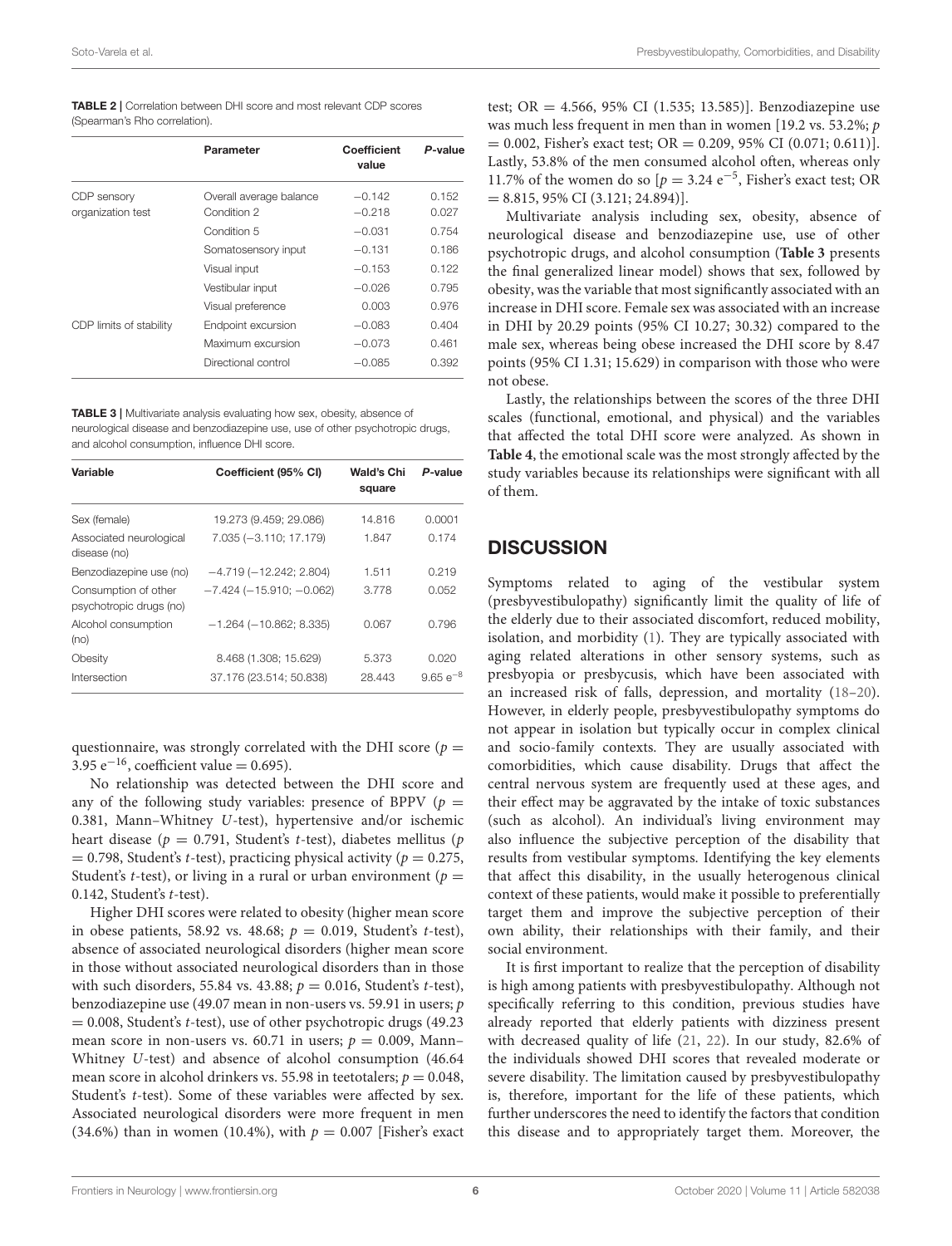<span id="page-6-0"></span>

| TABLE 4   Relationships between the scores of the three DHI scales (functional, emotional, and physical) and the variables that affected the total DHI score. |  |  |
|---------------------------------------------------------------------------------------------------------------------------------------------------------------|--|--|
|---------------------------------------------------------------------------------------------------------------------------------------------------------------|--|--|

| <b>Variables</b>                         | <b>Scales</b>                                                                       |                                                                                       |                                                                                      |  |  |  |
|------------------------------------------|-------------------------------------------------------------------------------------|---------------------------------------------------------------------------------------|--------------------------------------------------------------------------------------|--|--|--|
|                                          | <b>Functional</b>                                                                   | Emotional                                                                             | Physical                                                                             |  |  |  |
| Sex                                      | $p = 3.49 e^{-5}$ (Mann-Whitney U- test)                                            | $p = 8.95 e^{-6}$ (Student's t-test)                                                  | $p = 0.0004$ (Mann-Whitney U-test)                                                   |  |  |  |
| Number of falls (previous year)          | $p = 0.144$ , coefficient value = 0.145<br>(Spearman's Rho correlation)             | $p = 0.004$ , coefficient value =<br>0.283 (Spearman's Rho correlation)               | $p = 0.016$ , coefficient value =<br>0.237 (Spearman's Rho correlation)              |  |  |  |
| Faller vs. non-faller                    | $p = 0.519$ (Mann-Whitney U-test)                                                   | $p = 0.008$ (Student's <i>t</i> -test)                                                | $P = 0.304$ (Mann-Whitney U-test)                                                    |  |  |  |
| Recurrent faller vs. no recurrent faller | $P = 0.113$ (Student's <i>t</i> -test)                                              | $p = 0.010$ (Student's <i>t</i> -test)                                                | $p = 0.044$ (Mann-Whitney U-test)                                                    |  |  |  |
| TUG (time)                               | $p = 8.48 e^{-5}$ coefficient value =<br>0.377 (Spearman's Rho correlation)         | $p = 0.005$ , coefficient value =<br><b>0.272</b> (Spearman's Rho correlation)        | $p = 0.002$ , coefficient value =<br><b>0.300</b> (Spearman's Rho correlation)       |  |  |  |
| TUG (steps)                              | $p = 0.002$ coefficient value =<br>0.296 (Spearman's Rho correlation)               | $p = 0.022$ , coefficient value =<br><b>0.225</b> (Spearman's Rho correlation)        | $p = 0.045$ , coefficient value =<br><b>0.198</b> (Spearman's Rho correlation)       |  |  |  |
| Short FES-I score                        | $p = 1.12 e^{-12}$ coefficient value =<br><b>0.629</b> (Spearman's Rho correlation) | $p = 4.70 e^{-13}$ , coefficient value =<br><b>0.637</b> (Spearman's Rho correlation) | $p = 4.86 e^{-9}$ , coefficient value =<br><b>0.537</b> (Spearman's Rho correlation) |  |  |  |
| Neurological disease                     | $P = 0.055$ (Mann-Whitney U-test)                                                   | $p = 0.010$ (Student's <i>t</i> -test)                                                | $p = 0.059$ (Mann-Whitney U-test)                                                    |  |  |  |
| Benzodiazepines                          | $P = 0.072$ (Mann-Whitney U-test)                                                   | $p = 0.002$ (Mann-Whitney U-test)                                                     | $p = 0.032$ (Mann-Whitney U-test)                                                    |  |  |  |
| Psychotropic drugs                       | $p = 0.017$ (Student's <i>t</i> -test)                                              | $p = 0.006$ (Student's <i>t</i> -test)                                                | $p = 0.317$ (Student's <i>t</i> -test)                                               |  |  |  |
| Alcohol consumption                      | $p = 0.041$ (Student's <i>t</i> -test)                                              | $p = 0.013$ (Student's t-test)                                                        | $p = 0.753$ (Mann-Whitney U-test)                                                    |  |  |  |

The bold values are statitistically significant.

perception of disability is much higher in women than in men, an effect which is not affected by age. This may be explained by the differences that persist between the sexes in terms of work activities and responsibility for housework. In our society, men carry out their work essentially outside the home and take on less household chores. When they reach 65 years (the age around which retirement typically occurs), their physical activity decreases substantially. Therefore, they perceive a lower disability due to vestibular symptoms. Conversely, retired women usually continue to lead a much more active life (housework and taking care of grandchildren, among other activities). Thus, the same vestibular symptoms may imply a greater disability in their day-to-day life, compared to men. This gender difference in roles has decreased significantly in recent decades, but it is still evident in the elderly population today.

Regarding the factors that are most directly related to vestibular symptoms, falls show the clearest relationship with the perception of disability. The number of falls suffered in the previous 12 months, the fact of having fallen infrequently or, particularly, frequently, and the fear of falling (measured using the short FES-I questionnaire), are all parameters related to a higher DHI score. This relationship between falls and DHI has been previously reported in a group of elderly patients with postural instability (albeit without meeting the presbyvestibulopathy criteria and which had not yet been published at that time) [\(23\)](#page-8-20). Therefore, all actions aimed at reducing (or avoiding) falls and the fear of falling may lead to a significant decrease in the perception of disability. They will also make it possible to break the vicious cycle of falling-fear and falling-disability-decreased mobility-increased risk of falling. Along the same lines, poor TUG scores (in both time and steps necessary to complete the test) are strongly correlated with DHI score. Therefore, walking difficulties increase the perception of disability and, as such, improving this mobility is essential to increase feelings of security.

However, the dynamic posturography results are unrelated to the perception of disability in patients with presbyvestibulopathy. Regarding this possible relationship, although not specifically referring to elderly patients, discordant results have been published in the literature. Some authors find no relationship between DHI and posturography [\(24\)](#page-8-21), whereas others report low [\(25\)](#page-8-22) or moderate [\(26\)](#page-8-23) correlations. In elderly patients with postural instability (without meeting presbyvestibulopathy criteria, albeit not yet published at the time), a relationship was found between DHI and the scores of a mobile posturographic system (Sway Star), but not between DHI and computerized dynamic posturography [\(23\)](#page-8-20). This lack of relationship detected in our sample may be due to the fact that, although dynamic posturography is a good method for assessing and quantifying balance, it does not assess stability when walking. Falls in elderly individuals (the key parameter related to DHI score) do not usually occur in static situations but when walking or moving body position, thereby accounting for this lack of correlation between posturography and perception of disability in the elderly with presbyvestibulopathy.

The relationship (or lack thereof) between the DHI score and most comorbidities analyzed in this study stands out. The DHI score is indeed related to obesity, with worse scores in individuals with presbyvestibulopathy and BMI >30. The relationship between obesity and worsening of balance in elderly people with postural instability has already been published (albeit without meeting presbyvestibulopathy diagnostic criteria, which had not yet been defined) [\(27\)](#page-8-24). Moreover, the existence of another associated vestibular disease (in this case, BPPV), heart disease, dyslipidemia, or diabetes has no effect on the DHI score. Although this questionnaire aims to measure the perception of disability regarding vestibular symptoms, the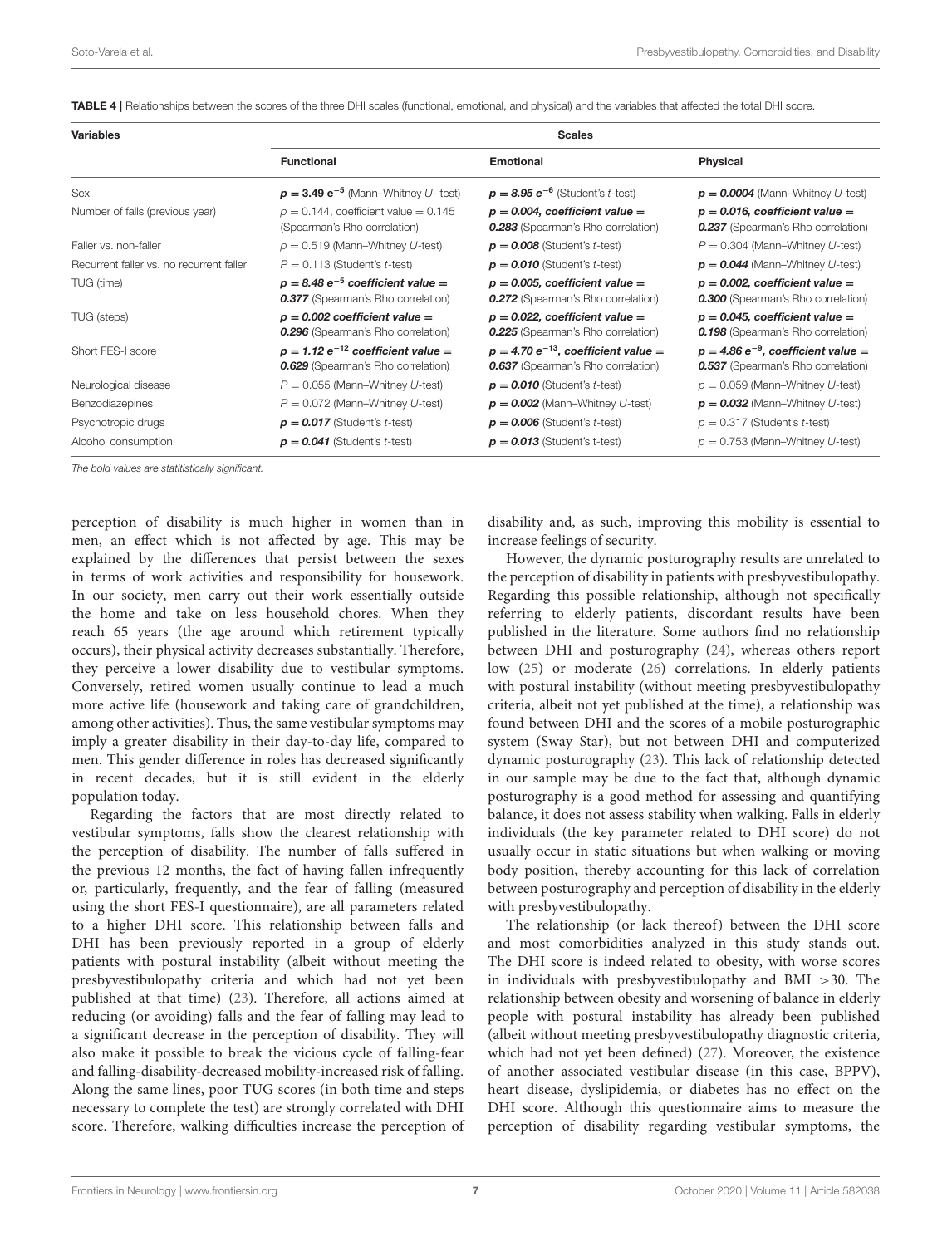accumulation of diseases should heighten the perception of disability, but this does not occur in our sample, perhaps because, when properly treated, these comorbidities do not necessarily imply an increased perception of disability. Surprisingly, the presence of associated neurological diseases (Parkinson's disease and history of ischemic heart disease, among other conditions) were associated with lower DHI scores (when the opposite was expected). This may be because the neurological damage masks presbyvestibulopathy symptoms, which go more unnoticed by the patient. As a result, patients may blame other conditions for the eventual disability.

The association between the use of benzodiazepines and other psychotropic drugs and worse DHI scores was expected. Beyond the underlying disease that determines the use of these drugs (which can increase the perception of disability), central nervous system depressant drugs slow vestibular reflexes, aggravating presbyvestibulopathy symptoms. Therefore, whenever possible, the use of these drugs should be limited in elderly patients with presbyvestibulopathy because they worsen the perception of their functional capacity. The lower scores in patients who consume alcohol may be due to their lower awareness of their limitations considering the effects of alcohol on the central nervous system. Tobacco use had no effect on DHI scores, which is not relevant because almost the entire sample (96%) consisted of non-smokers (likely due to the predominance of women, among whom smoking is less prevalent than among men).

In turn, living in a rural or urban environment had no effect on the perception of disability among these subjects. Considering their greater variety of sensory stimuli that may worsen the symptoms of presbyvestibulopathy, urban settings were expected to heighten the perception of disability, but we did not observe this difference in our sample. In fact, previous studies on elderly patients with postural instability (not necessarily due to presbyvestibulopathy) have also failed to find a relationship between DHI score and living in a rural or urban environment [\(28\)](#page-9-0). The lack of effect of physical activity must be interpreted with great caution. In total, 95% of our patients maintained an active lifestyle (since our sample was chosen from a population of patients who were candidates for vestibular rehabilitation and who tolerated standing, which was one of the inclusion criteria). It would be interesting to analyze whether the perception of disability influences in any way the level of physical activity of the patients (in this study, we have divided them into active vs. inactive lifestyle, but the different degrees of physical activity have not been analyzed).

Questions regarding the emotional scale showed the highest score in relation to the study variables. Disability is, therefore, a problem more related to a subjective perception of limitation than to an actual physical and/or functional disability. This aspect must be considered in the therapeutic strategies that are designed to reduce this disability because emotional care for these patients could be essential in improving the perception of their own abilities.

The characteristics of our sample involve some limitations that force us to be cautious in generalizing the conclusions. All

patients in our series were at least 65 years of age, whereas the diagnostic criteria for presbyvestibulopathy includes individuals 60 years and older. Subjects between 60 and 65 years of age are still of working age, so a relevant factor in their perception of disability may eventually be the effect of vestibular symptoms on their ability to work. In our sample, given the age of the patients, most patients were already retired, so this parameter was not analyzed in this study.

Another limitation refers to the quantification of falls in the previous 12 months. These data were collected by directly asking the patients and may therefore have a memory bias. The patients are likely to remember exactly whether they have fallen or not (fallers vs. non-fallers) and even whether they have fallen more than once (recurrent fallers vs. non-recurrent fallers), but it is more difficult to reliably pinpoint the exact number of falls.

A third limitation refers to the absence of an assessment for an anxiety disorder. It would have been interesting to have done it, especially after having detected the highest scores on the emotional subscale of the DHI. We have used benzodiazepine consumption (which is associated with higher DHI scores) as an indirect way of measuring anxiety, but a specific questionnaire quantifying it had been useful.

Finally, a fourth limitation refers to the absence of a systematic evaluation of hearing and vision in these patients. Most (not 100%) underwent pure tone audiometry; vision assessment was performed in a smaller percentage of patients. This is the reason why these variables, which have been related to the decrease in the quality of life of the elderly, have not been analyzed in this study.

Nonetheless, our results clearly show that most patients with presbyvestibulopathy (at least, those older than 65 years) perceive a moderate-to-severe disability regarding their vestibular symptoms and that the factors most strongly related to this perception are female sex, falls (the fact of having fallen, especially repeatedly, the number of falls, and the fear of falling), and mobility difficulties (measured using the TUG test), together with obesity.

In conclusion, we consider that an adequate weight control in these patients, as well as clinical intervention through vestibular rehabilitation programs for reducing falls (and the fear of suffering them) and improving mobility, will lead to a lower perception of disability and to an improved quality of life in elderly patients with presbyvestibulopathy.

## DATA AVAILABILITY STATEMENT

The datasets generated for this study are available on request to the corresponding author.

## ETHICS STATEMENT

The studies involving human participants were reviewed and approved by Independent Ethics Committee of Galicia (protocol 2014/411). The patients/participants provided their written informed consent to participate in this study.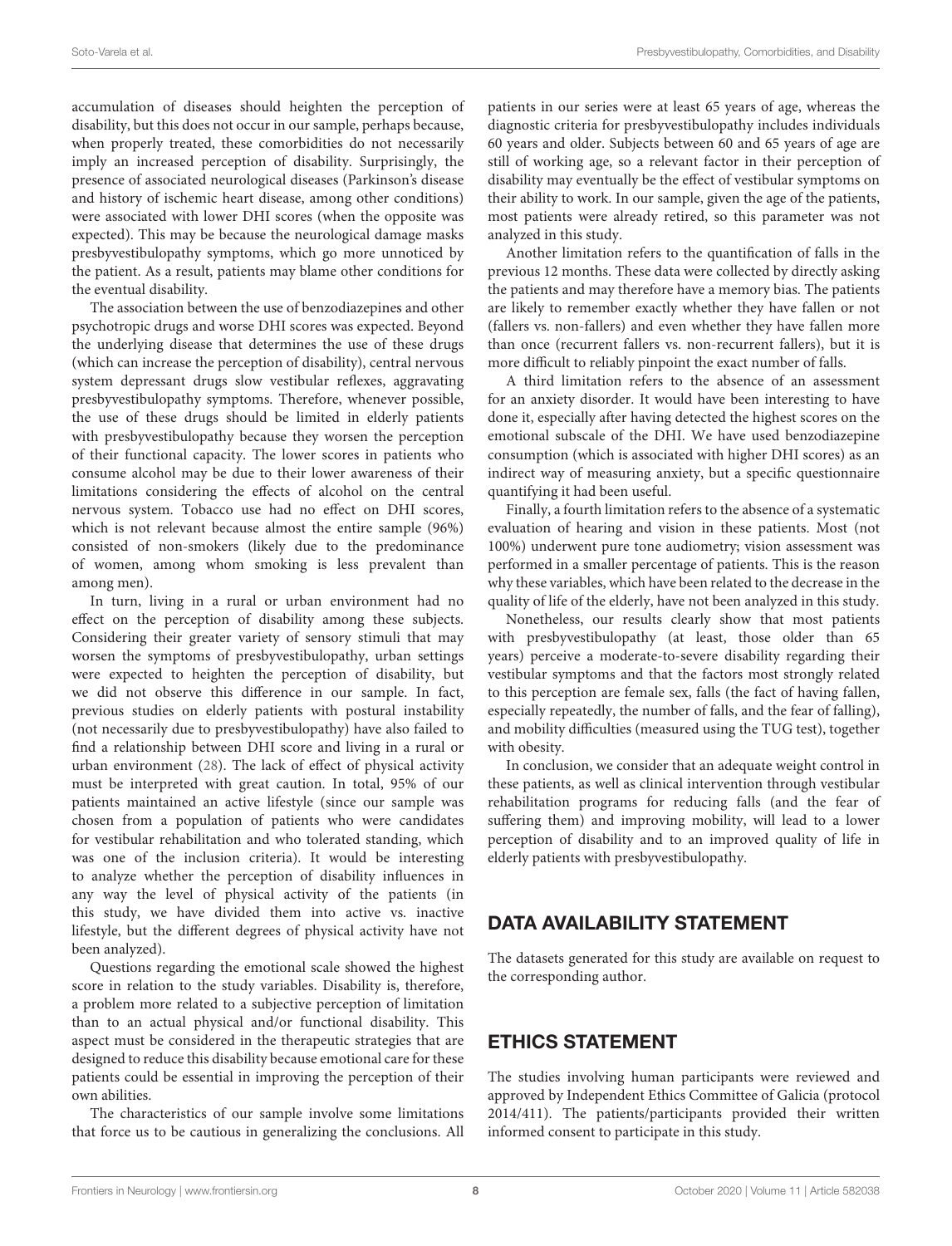# AUTHOR CONTRIBUTIONS

AS-V, MR-I, Md-R-V, AF-G, IV-S-A, Md-R-V, AL-D, and SS-P have contributed to the conception and design of this manuscript, revised it critically, approved the final version, and agree to be accountable for all aspects of the work in ensuring that questions related to the accuracy or integrity of any part of the work are appropriately investigated and resolved. AS-V has designed the protocol of the study. AF-G, IV-S-A, AL-D, and SS-P have performed the clinical and posturographic examination. Md-RV has collected and analyzed the data. MR-I has developed the

## **REFERENCES**

- <span id="page-8-0"></span>1. Agrawal Y, Pineault KG, Semenov YR. Health-related quality of life and economic burden of vestibular loss in older adults. [Laryngoscope Investig Otolaryngol.](https://doi.org/10.1002/lio2.129) (2018) 3:8–15. doi: 10.1002/lio 2.129
- <span id="page-8-1"></span>2. Zalewski CK. Aging of the human vestibular system. Semin Hear. (2015) 36:175–96. doi: [10.1055/s-0035-1555120](https://doi.org/10.1055/s-0035-1555120)
- <span id="page-8-2"></span>3. Ungar A, Rafanelli M, Iacomelli I, Brunetti MA, Ceccofiglio A, Tesi F, et al. Fall prevention in the elderly. Clin Cases Miner Bone Metab. (2013) 10:91–5.
- <span id="page-8-3"></span>4. Public Health England with the National Falls Prevention Coordination Group member organisations. Falls and Fracture Consensus Statement. Supporting Commissioning for Prevention. (2017). Available online at: [https://](https://assets.publishing.service.gov.uk/government/uploads/system/uploads/attachment_data/file/586382/falls_and_fractures_consensus_statement.pdf) [assets.publishing.service.gov.uk/government/uploads/system/uploads/](https://assets.publishing.service.gov.uk/government/uploads/system/uploads/attachment_data/file/586382/falls_and_fractures_consensus_statement.pdf) [attachment\\_data/file/586382/falls\\_and\\_fractures\\_consensus\\_statement.pdf](https://assets.publishing.service.gov.uk/government/uploads/system/uploads/attachment_data/file/586382/falls_and_fractures_consensus_statement.pdf) (accessed 1 July, 2020).
- <span id="page-8-4"></span>5. Updated American Geriatrics Society/British Geriatrics Society Clinical Practice Guideline for Prevention of Falls in Older Persons and Recommendations: Prevention of Falls in Older Persons AGS BGS Clinical Practice Guideline 2010 (2010). Available online at: [https://geriatricscareonline.org/ContentAbstract/practice\\_guideline\\_for\\_](https://geriatricscareonline.org/ContentAbstract/practice_guideline_for_preventionof_falls/CL014/CL014_BOOK003) [preventionof\\_falls/CL014/CL014\\_BOOK003](https://geriatricscareonline.org/ContentAbstract/practice_guideline_for_preventionof_falls/CL014/CL014_BOOK003) (accessed 01 July, 2020)
- <span id="page-8-5"></span>6. Shoair OA, Nyandege AN, Slattum PW. Medication-related dizziness in the older adult. Otolaryngol Clin North Am. (2011) 44:455–71. doi: [10.1016/j.otc.2011.01.014](https://doi.org/10.1016/j.otc.2011.01.014)
- <span id="page-8-6"></span>7. Rosenhall U, Rubin W. Degenerative changes in the human vestibular sensory epithelia. Acta Otolaryngol. [\(1975\) 79:67–80. doi: 10.3109/000164875091](https://doi.org/10.3109/00016487509124657) 24657
- 8. Kristinsdottir EK, Nordell E, Jarnlo GB, Tjäder A, Thorngren KG, Magnusson M. Observation of vestibular asymmetry in a majority of patients over 50 years with fall-related wrist fractures. Acta Otolaryngol. [\(2001\) 121:481–85. doi: 10.1080/0001648013003](https://doi.org/10.1080/000164801300366624) 66624
- <span id="page-8-7"></span>9. Walther LE, Westhofen M. Presbyvertigo-aging of otoconia and vestibular sensory cells. J Vestib Res. (2007) 17:89–92.
- <span id="page-8-8"></span>10. Agrawal Y, Van De Berg R, Wuyts F, Walther L, Magnusson M, Oh E, et al. Presbyvestibulopathy: diagnostic criteria Consensus document of the classification committee of the Bárány Society. J Vestib Res. [\(2019\) 29:161–70. doi: 10.3233/VES-1](https://doi.org/10.3233/VES-190672) 90672
- <span id="page-8-9"></span>11. Jacobson GP, Newman CW. The development of the dizziness handicap inventory. Arch Otolaryngol Neck Surg. (1990) 116:424– 7. doi: [10.1001/archotol.1990.01870040046011](https://doi.org/10.1001/archotol.1990.01870040046011)
- <span id="page-8-10"></span>12. Pérez N, Garmendia I, Martín E, García-Tapia R. [Cultural adaptation of 2 questionnaires for health measurement in patients with vertigo]. Acta Otorrinolaringol Esp. (2000) 51:572–80.
- <span id="page-8-11"></span>13. Whitney SL, Wrisley DM, Brown KE, Furman JM. Is perception of handicap related to functional performance in persons with vestibular dysfunction? Otol Neurotol. [\(2004\) 25:139–43. doi: 10.1097/00129492-200403000-](https://doi.org/10.1097/00129492-200403000-00010) 00010
- <span id="page-8-12"></span>14. Soto-Varela A, Gayoso-Diz P, Faraldo-García A, Rossi-Izquierdo M, Vaamonde-Sánchez-Andrade I, Del-Río-Valeiras M, et al. Optimising

statistical analysis. AS-V has written the manuscript. SS-P has revised critically the manuscript. All authors contributed to the article and approved the submitted version.

#### FUNDING

This study was funded by the project PI1500329, integrated into the Spanish State Plan for  $R + D + I$  and funded by the Instituto de Investigación en Salud Carlos III- ISCIII -Subdirección general de Evaluación y Fomento de la Investigación and the Fondo Europeo de Desarrollo regional (FEDER).

costs in reducing rate of falls in older people with the improvement of balance by means of vestibular rehabilitation (ReFOVeRe study): a randomized controlled trial comparing computerised dynamic posturography vs mobile vibrotactile posturography system. BMC Geriatr. (2019) 19:1. doi: [10.1186/s12877-018-1019-5](https://doi.org/10.1186/s12877-018-1019-5)

- <span id="page-8-13"></span>15. Vaillant J, Martigné P, Vuillerme N, Caillat-Miousse J-L, Parisot J, Juvin R, et al. [Prediction of falls with performance on timed "Up-and-Go" and oneleg-balance tests and additional cognitive tasks]. Ann Réadaptation Médecine Phys. (2006) 49:1–7. doi: [10.1016/j.annrmp.2005.07.002](https://doi.org/10.1016/j.annrmp.2005.07.002)
- <span id="page-8-14"></span>16. Rossi-Izquierdo M, Gayoso-Diz P, Santos-Pérez S, Del-Río-Valeiras M, Faraldo-García A, Vaamonde-Sánchez-Andrade I, et al. Short-term effectiveness of vestibular rehabilitation in elderly patients with postural instability: a randomized clinical trial. Eur Arch Otorhinolaryngol. (2017) 274:2395–403. doi: [10.1007/s00405-017-4472-4](https://doi.org/10.1007/s00405-017-4472-4)
- <span id="page-8-15"></span>17. Kempen GI, Yardley L, van Haastregt JC, Zijlstra GA, Beyer N, Hauer K, et al. The Short FES-I: a shortened version of the falls efficacy scale-international to assess fear of falling. Age Ageing[. \(2008\) 37:45–50. doi: 10.1093/ageing/](https://doi.org/10.1093/ageing/afm157) afm157
- <span id="page-8-16"></span>18. Weinstein BE. Screening for otologic functional impairments in the elderly: whose job is it anyway? Audiol Res. (2011) 1:e12. doi: [10.4081/audiores.2011.e12](https://doi.org/10.4081/audiores.2011.e12)
- 19. Clarke EL, Evans JR, Smeeth L. Community screening for visual impairment in older people. Cochrane Database Syst Rev. [\(2018\) 2:CD001054. doi: 10.1002/14651858.CD001054.](https://doi.org/10.1002/14651858.CD001054.pub3) pub3
- <span id="page-8-17"></span>20. Lee KY. Pathophysiology of age-related hearing loss (Peripheral and central). Korean J Audiol. (2013) 17:45–9. doi: [10.7874/kja.2013.17.2.45](https://doi.org/10.7874/kja.2013.17.2.45)
- <span id="page-8-18"></span>21. Lasisi AO, Gureje O. Disability and quality of life among community elderly with dizziness: Report from the Ibadan Study of Ageing. J Laryngol Otol. [\(2010\) 124:957–62. doi: 10.1017/S00222151100](https://doi.org/10.1017/S0022215110000538) 00538
- <span id="page-8-19"></span>22. Ciorba A, Bianchini C, Scanelli G, Pala M, Zurlo A, Aimoni C. The impact of dizziness on quality-of-life in the elderly. Eur Arch Otorhinolaryngol. (2017) 274:1245–50. doi: [10.1007/s00405-016-4222-z](https://doi.org/10.1007/s00405-016-4222-z)
- <span id="page-8-20"></span>23. Rossi-Izquierdo M, Santos-Pérez S, Del-Río-Valeiras M, Lirola-Delgado A, Faraldo-García A, Vaamonde-Sánchez-Andrade I, et al. Is there a relationship between objective and subjective assessment of balance in elderly patients with instability? Eur Arch Otorhinolaryngol. (2015) 272:2201– 6. doi: [10.1007/s00405-014-3122-3](https://doi.org/10.1007/s00405-014-3122-3)
- <span id="page-8-21"></span>24. Robertson DD, Ireland DJ. Dizziness Handicap Inventory correlates of computerized dynamic posturography. J Otolaryngol. (1995) 24:118–24.
- <span id="page-8-22"></span>25. Gill-Body KM, Beninato M, Krebs DE. relationship among balance impairments, functional performance, and disability in people with peripheral vestibular hypofunction. Phys Ther. [\(2000\) 80:748–58. doi: 10.1093/ptj/80.](https://doi.org/10.1093/ptj/80.8.748) 8.748
- <span id="page-8-23"></span>26. Jacobson GP, Newman CW, Hunter L, Balzer G. Balance function test correlates of the dizziness handicap inventory. J Am Acad Audiol. (1991) 2:253–60. doi: [10.1037/t35080-000](https://doi.org/10.1037/t35080-000)
- <span id="page-8-24"></span>27. Rossi-Izquierdo M, Santos-Pérez S, Faraldo-García A, Vaamonde-Sánchez-Andrade I, Gayoso-Diz P, Del-Río-Valeiras M, et al. Impact of obesity in elderly patients with postural instability. Aging Clin Exp Res. (2016) 28:423– 8. doi: [10.1007/s40520-015-0414-4](https://doi.org/10.1007/s40520-015-0414-4)